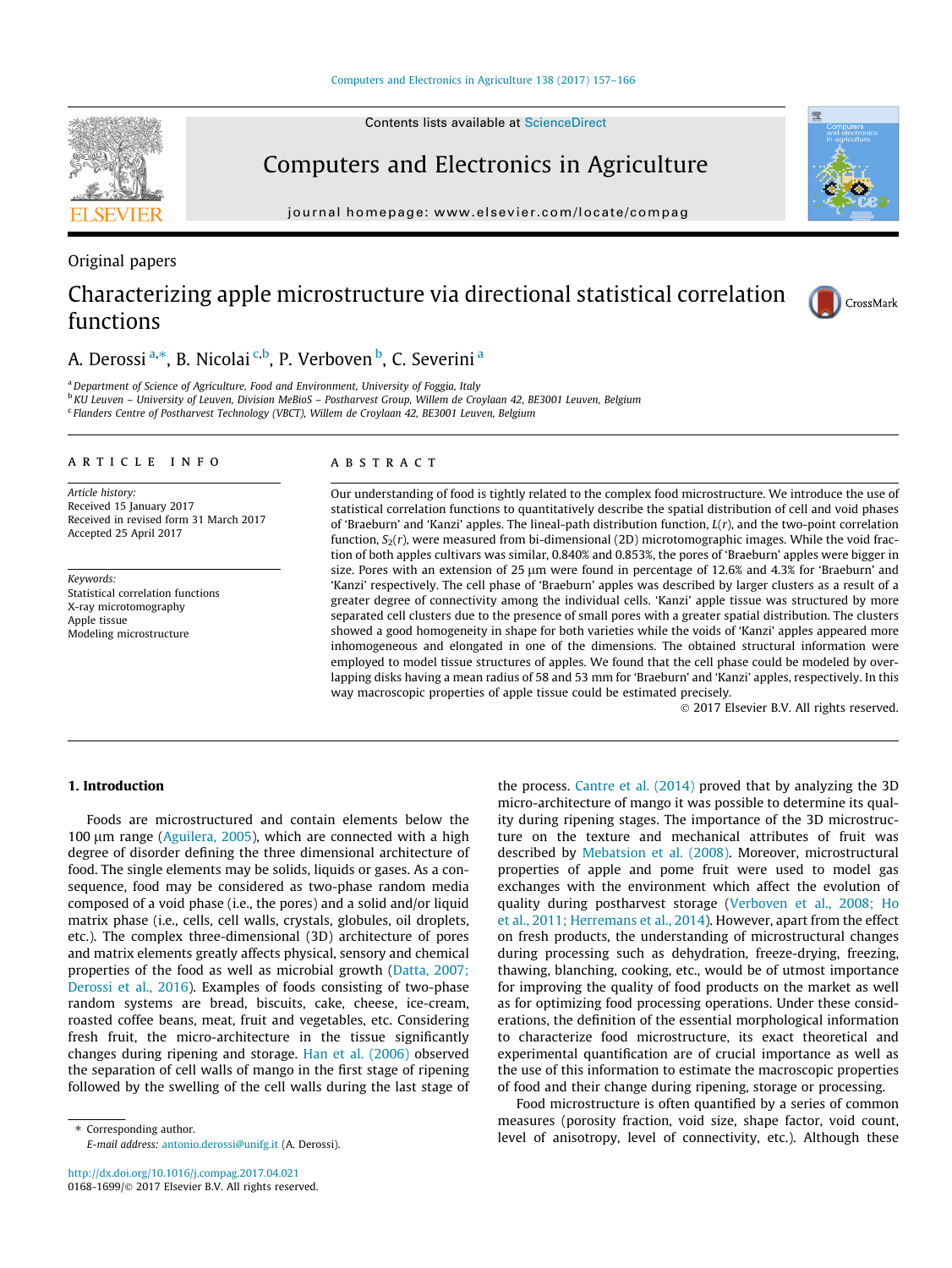simple measures provide useful information, the enormous amount of data associated with the internal microstructure cannot be sufficiently described by them. In addition, as reported by [Hiushkou et al. \(2015\)](#page--1-0) for the complex geometry of real materials, a precise prediction of properties such as diffusion, electrical or thermal conduction cannot be obtained by the common class of information such as porosity, connectivity, fractal dimension, etc., but higher degree statistical information is required. In the last 20 years, an alternative approach to study microstructure of materials based on statistical continuum theory is attracting the interest of investigators in many research fields. In this approach the macroscopic properties of materials are related to the local geometry described by a set of distributions with an increasing order of statistics. The most important quantities in this theory are the statistical correlation functions (SCF) which have been proved to be very useful to describe a wide spectrum of random complex systems ([Lu and Torquato, 1992a, 1993; Coker and Torquato, 1995;](#page--1-0) [Jiao et al., 2007\)](#page--1-0). However, since the complete characterization of microstructure would need an infinite number of SCFs, only low order microstructural information may be practically obtained. One of the basic quantities is the two-point correlation functions,  $S^i_2(r_1,r_2)$ , which describes the probability to find two points,  $r_1$ and  $r_2$ , in phase i. The lineal-path distribution function,  $L^i(r)$ , is the probability to find a segment of length r completely in phase i when it is randomly placed in the system. It was proven that this function contains important clustering information along a straight line ([Lu and Torquato, 1992b; Rintoul et al., 1996\)](#page--1-0). Other SCFs functions are the chord-length distribution function,  $p(z)$ , pore size distribution function, P(z), nearest-neighbor correlation function, pair correlation function, two-point cluster function,  $C^i_{2}(r)$ , etc. ([Torquato and Lu, 1993; Quintavalla and Torquato, 1996;](#page--1-0) [Torquato, 2002; Jiao and Chawla, 2004](#page--1-0)). The above morphological quantities were extensively used to obtain a high degree of information of digitized model systems ([Lu and Torquato, 1992a,](#page--1-0) [1992b; Jiao et al., 2007](#page--1-0)) and real materials such as Boron modified Ti-alloys ([Singh et al., 2008](#page--1-0)), gels [\(Rintoul et al., 1996](#page--1-0)) and for the spatial organization of cell nuclei in brain tumors (*Jiao et al., 2011*). In addition, SCFs were used to estimate the water retention curve of soil ([Chan and Govindaraju, 2004](#page--1-0)), effective diffusion coefficients in random systems [\(Hiushkou et al., 2015](#page--1-0)), transport properties in gels [\(Rintoul et al., 1996](#page--1-0)), etc. On the other hand, the application of SCFs to foods has been limited so far ([Derossi](#page--1-0) [et al., 2012, 2013, 2014, 2016\)](#page--1-0). [Derossi et al. \(2012\)](#page--1-0) used the lineal-path distribution function to obtain morphological information of fat and meat phases of fermented sausages. Later the same authors showed that the microstructure of bread may be modeled as a system of polydispersed overlapping disks [\(Derossi et al.,](#page--1-0) [2013a, 2013b](#page--1-0)). However, based on our knowledge, statistical correlation functions were never used to describe fruit or vegetables microstructure. On these bases the main aim of this paper was to introduce the use of statistical continuum theories to obtain information on the microstructure of fruit and vegetables. More specifically, the lineal-path distribution function,  $L(z)$  and the two-point correlation function  $S_2(r)$  were estimated from 2D X-ray tomographic images of 'Braeburn' and 'Kanzi' apples and compared for both cell and void phases. Also, we used some basic random theoretical systems to model the microstructure of apples tissue.

#### 2. Materials and methods

#### 2.1. Apple samples and image acquisition

Apple fruit of the cultivars 'Kanzi' and 'Braeburn' were harvested from orchards in Belgium at optimal picking dates in September and October 2014, respectively, and transported to KU Leuven in November 2014. Fruit was stored in controlled atmosphere conditions until the time of X-ray imaging in January 2015. Conditions were 1 °C, 2.5% O<sub>2</sub>, <0.8% CO<sub>2</sub> for 'Braeburn' and  $4 °C$ , 2% O<sub>2</sub>, 0.8% CO<sub>2</sub> for 'Kanzi' according to the recommendations of the Flanders Centre of Postharvest Technology ([www.vcbt.be\)](http://www.vcbt.be).

X-ray tomography (micro-CT) was applied to visualize the porous microstructure of the apple cortex tissue samples according to the procedures of [Herremans et al. \(2015\)](#page--1-0) using a Skyscan 1172 (Bruker microCT, Kontich, Belgium). This resulted in a stack of cross-sectional images of the cortex at 5 mm below the peel on the equator of the apples. The cross sectional slices perpendicular to the fruit radius consisted of 1600 (x)  $\times$  1600 (y) pixels with a pixel size of 4.9  $\mu$ m. A central region of interest of 600  $\times$  600 pixels was used for further analysis. The grayscale images were segmented into cells and pores by using Otsu's method [\(Herremans](#page--1-0) [et al., 2015](#page--1-0)). Representative grayscale and segmented image slices are shown in [Fig. 1](#page--1-0).

#### 2.2. Theoretical background

Let us assume an apple tissue consisting of a void phase (i.e., the pores) and a cell phase, respectively having a void fraction,  $\phi_1$ , and a solid fraction,  $\phi_2$ . To characterize this system the introduction of an indicator function,  $I^{i}(x)$  is of main importance:

$$
I^{(i)}(x) = \begin{cases} 1, & \text{if } x \text{ falls in the phase } i(\varepsilon Y_i) \\ 0, & \text{otherwise,} \end{cases}
$$
 (1)

where  $\Upsilon_i$  is the region occupied by phase *i* (equal to 1 or 2) ([Lu and](#page--1-0) [Torquato, 1992a\)](#page--1-0). For clarity, in this paper we will refer to the void phase as phase 1 and cell phase as phase 2.

#### 2.3. Lineal-path distribution function,  $L(r)$

The lineal-path correlation function,  $L^{i}(r)$ , gives the probability that a randomly chosen segment of length  $r$  completely falls in the phase *i*. For  $r = 0$ , the lineal path function  $L^{i}(0)$  is the probability to find a point in the phase i, that is the volume fraction of the phase *i*,  $\phi_i$ . ([Lu and Torquato, 1992a](#page--1-0)). The lineal path function contains important connectedness information along a lineal-path; nevertheless, it generally underestimates the clustering degree because it is unable to consider two points belonging to the same cluster but not along the same lineal-path. Moreover, it was proven that, for three dimensional systems,  $L(r)$  is equivalent to the area fraction of phase i measured from the projected image of a threedimensional slice of thickness z onto a plane. Furthermore it is also strictly related with another important morphological quantity, i.e. the chord-length distribution function [\(Lu and Torquato, 1993;](#page--1-0) [Rintoul et al., 1996](#page--1-0)).

#### 2.4. Two-point correlation function,  $S_2(r)$

The two-point correlation function,  $S_2^{(i)}(\mathbf{x}_1, \mathbf{x}_2)$ , gives the probability that two arbitrarily selected points are in the phase *i*. This function may be defined as [\(Yeong and Torquato, 1998](#page--1-0))

$$
S_2^{(i)}(\mathbf{x}_1, \mathbf{x}_2) = \langle I^{(i)}(\mathbf{x}_1, ) I^{(i)}(\mathbf{x}_2) \rangle
$$
 (2)

where angular brackets define an ensemble of average particles. For homogeneous systems the  $S_2$  function only depends on the vector distance between the two points  $x_1$  and  $x_2$ ,

$$
S_2^{(i)}(\mathbf{x}_1, \mathbf{x}_2) = S_2^{(i)}(\mathbf{x}_1 - \mathbf{x}_2) = S_2^{(i)},
$$
\n(3)

where  $r = |\mathbf{x}_1 - \mathbf{x}_2|$ . At  $r = 0$  the correlation functions gives the probability that a random selected point is in the phase  $i$ , i.e. the volume fraction of the phase of interest,  $\phi_i$ . Also, a second important property of  $S_2$  is that